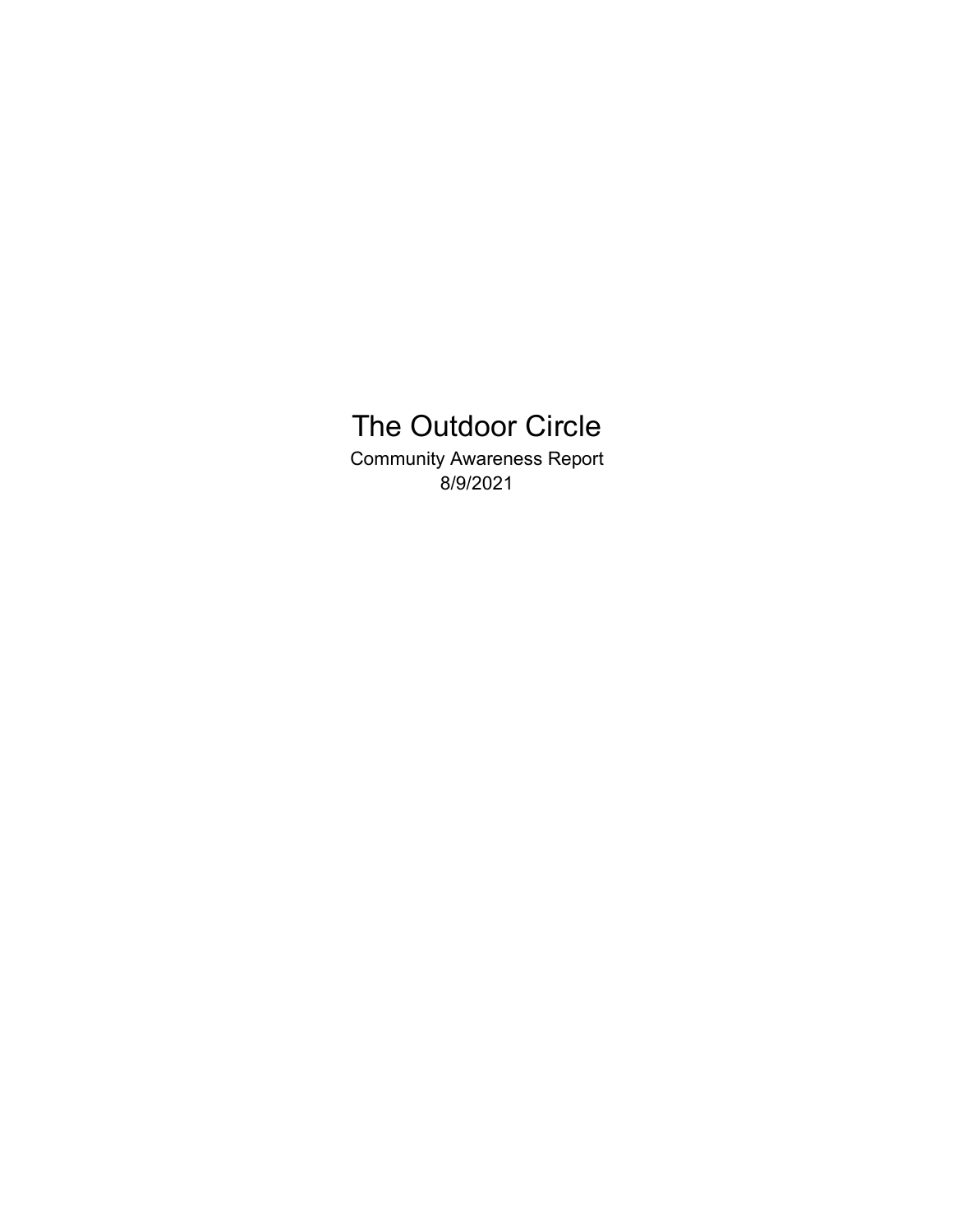## **Background**

In March of 2020 FDM was hired by TOC to facilitate a series of focus groups to help TOC evaluate public sentiment for the organization, and based on the findings, provide recommendations on ways to engage new members and community support.

The questions on the survey and in-person groups focused on:

- 1. Public Awareness for TOC
- 2. Public opinion on Hawaii's pressing environmental issues
- 3. Ways to engage new donor support

The recommendations in this report are based on the findings from one (1) online survey and two (2) in-person focus groups.

- Group 1 Online survey sent to 30 (15 responses) (age 30 to 50)
- Group 2 In-person focus group (9 participants) (age 30 to \*55) (2 male, 7 female)
- Group 3 In-person focus group (10 participants) (age 25 to 35) (4 male, 6 female)

Excluded: Past or present TOC members, volunteers, employees or anyone with a family member who is a past or present TOC member, volunteer or employee.

### **Objective**

The objective of the survey and in-person focus groups was to gain a baseline understanding of the awareness level of TOC in the community at-large and to gather insight on the giving priorities of Hawaii residents, particularly those under the age of 35.

By gaining additional insight on public sentiment of TOC, TOC can develop effective strategies designed to appeal to NEW contributors, donors and their employers.

### Key Findings and Recommendations

### **Public awareness for The Outdoor Circle**

When asked to name a Hawaii non-profit environmental organization here are the number of mentions per organization by survey and focus group attendees.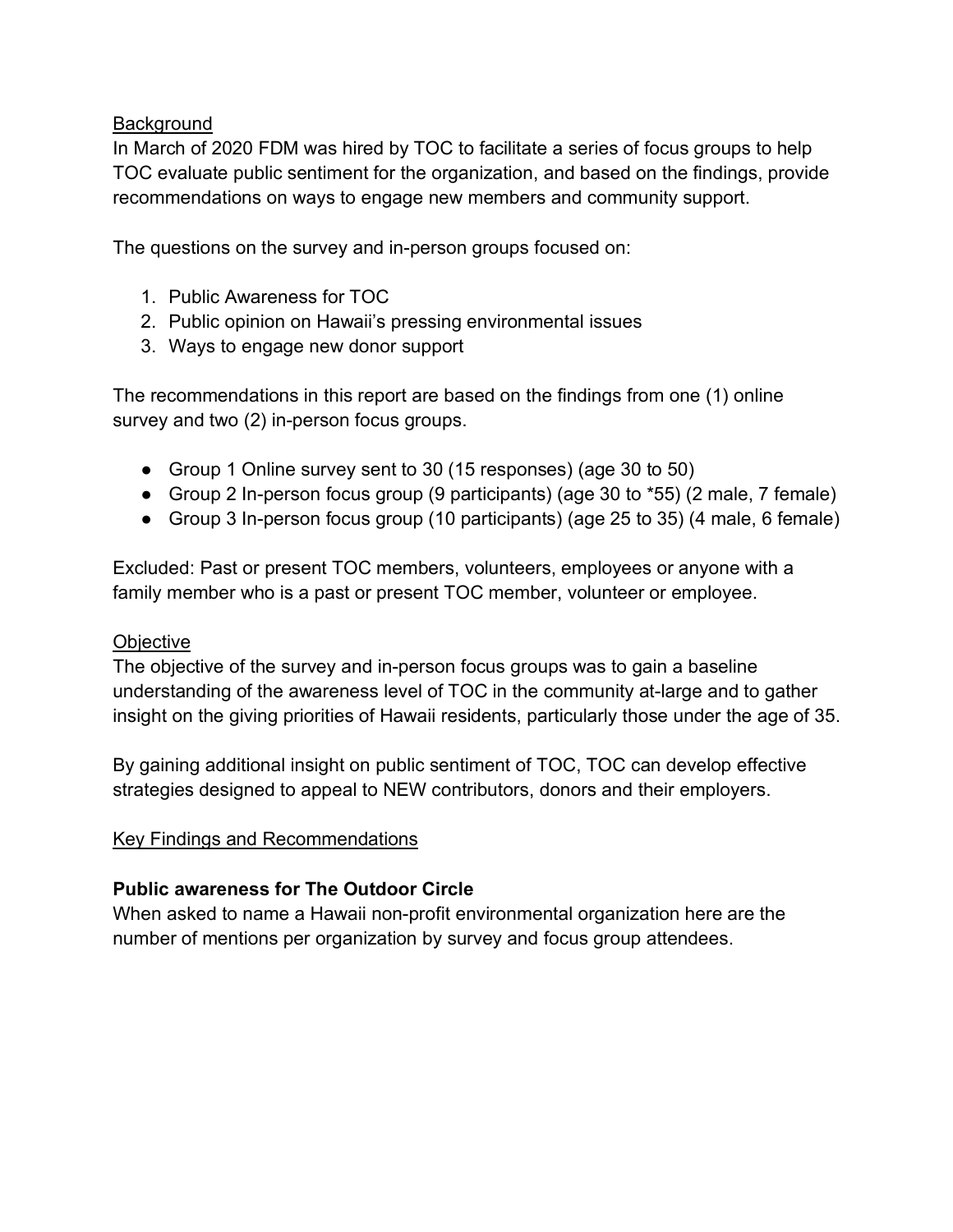#### **Multiple Mentions**

Sierra Club 14 Nature Conservancy 7 Blue Planet Foundation 4 Surfrider Foundation 4 Aloha United Way 3 Kahea 2 Kupu 2 Sustainable Coastlines 3

#### **One Mention**

The Outdoor Circle Lani-Kailua TOC Pohahaikalani Hawaiian Islands Land Trust CC for Hawaii Hawaii Wildlife Center Heia Pier University of Hawaii (Foundation) Trail Maintenance Earth Justice Waimea Valley

*Insight*: Environmental advocacy and preservation is a crowded field in Hawaii. Fifteen environmental organizations where mentioned by respondents. More than 75% of focus group respondents said awareness of the organization they mentioned was driven by a work-related volunteer activity such as beach clean-up day, invites from their company to attend an event related to the non-profit or a friend or family sharing about the organization.

*Recommendation*: To stand-out, TOC might consider outreach to new members via their employers by creating special volunteer events targeting specific employer groups. This could be in the form of special tree planting days where employers invite employee participation.

Similarly, an activation campaign to ask current donors/members to invite their children and grandchildren to participate in TOC events.

## **Most Pressing Environmental Concern is Climate Change**

Across all groups, climate change ranked #1.

*Insight*: During focus group discussions when the subject of Ala Moana Park playground and Top Golf (Ala Wai) were discussed, there was limited negative response and those under 35 were unanimous in their support of both. Concerns surrounding climate change and ocean pollution sparked the most vocal concern and fears.

*Recommendation*: TOC must leverage its track record of accomplishments as it relates to climate change. Particularly when reaching out to the 25 to 35 demographic, TOC would do well to highlight (and remind younger generations) of its role in establishing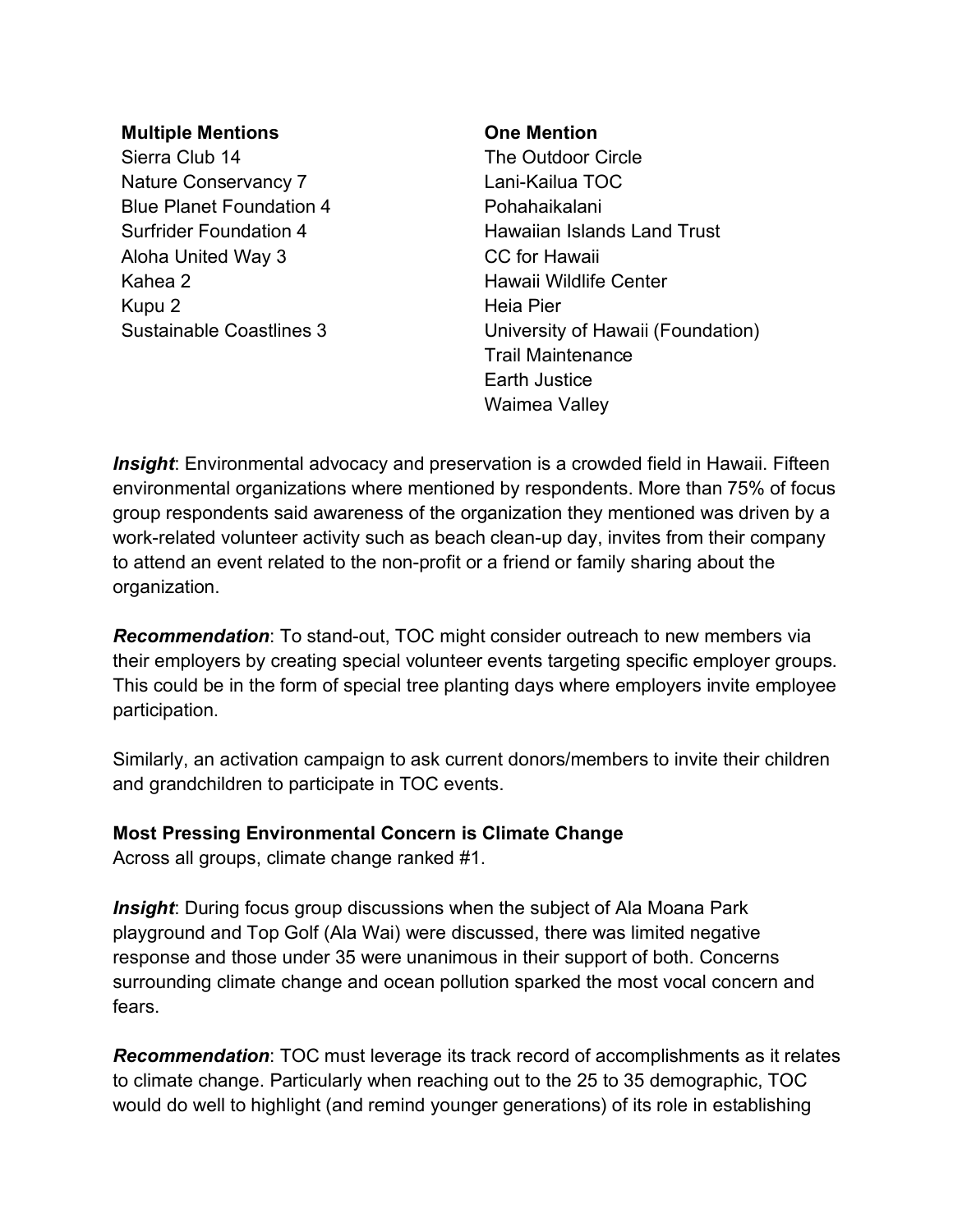the Shade Tree Commission, Diamond Head State Park, Hawaii Nature Center and the Green Hawaii Coalition. Positioning TOC as a forward thinking, innovative organization that for decades has set a strong foundation for the improvement and preservation of Hawaii's natural environment is strongly advised.

Note: Recommendations here are focused on message and not to inform TOC's policy agenda.

## **Engagement of New Members**

**Online survey participants** said they would be very likely (23.5%) or likely (41.18%) to become a supporting member of an organization if asked by a friend or family member and more than 70% of respondents said they would support an organization that provides educational activities for themselves and their community.

**In the focus group discussions** when asked to complete the following "*I'm more likely to become a member of an organization if I believed in their mission and*…" The majority of respondents said either an invite by a friend/family member, employer or personal connection to the organization. Note: One person mentioned the impact of visuals in donor appeals citing the SPCA commercials featuring caged and hungry dogs. This generated much agreement from the other attendees. While she nor others in the group could recall the name of the organization they had strong visual recall of the spot.

Similar to online survey respondents, focus group attendees became highly engaged and interested when it came to questions regarding their interest in hands-on activities for members such as garden tours, how-to gardening classes and opportunities to connect socially with other members.

**Insight**: The online responses and focus group discussions reflect the high value Hawaii residents place on *ohana* and interpersonal communications. TOC as a 100+ year-old organization has a deep bench of past of members and relatives/descendants of past members that could be leveraged to reach a new generation of members whose top priority is climate change.

*Recommendations*: Opportunities to socialize outdoors - walks, gardening and interactive educational events are top-of-mind for Hawaii residents (particularly during the Covid pandemic) and this is an opportune time for TOC to create exclusive mahalo events for contributing members and to showcase to potential new members (invited by a current member) a benefit of being a TOC supporter.